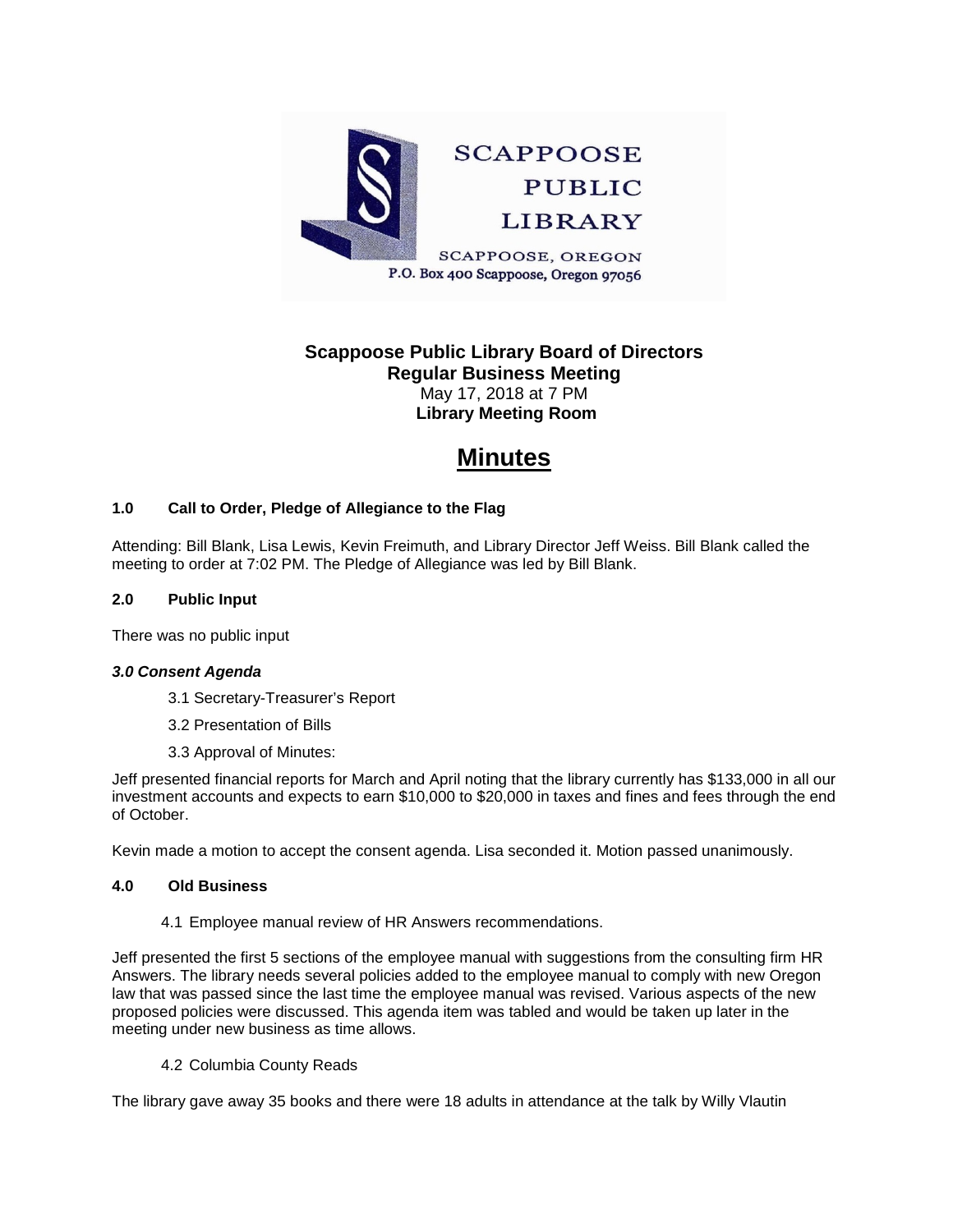#### 4.3 Dolly Parton Imagination Library/Columbia County Early Readers

Jeff presented information (attached) on the county wide project to bring the Dolly Parton Imagination Library to Columbia County. The Imagination Library is a nonprofit sponsored by Dolly Parton which mails a book a month to children in a geographic area between the ages of 0 to 5. Longitudinal studies have shown that children who have participated in this program arrive to school more prepared and perform better in school for their entire academic careers. Most of the social service organizations in the county have joined together to make this program a reality. United Way of Columbia County is the fiscal agent and the sponsoring 501c3. The Columbia County group has gotten a grant from the James and Shirley Rippey Family Foundation to underwrite half of the costs for the first 3 years of the project. The anticipated cost for Columbia County for the first year is \$4788 and for the second year \$11,518 of which the James and Shirley Rippey Family Foundation would underwrite half. The local committee (Columbia County Early Readers) would like to have 2 years of local funding (about \$8000) in the bank before doing a wide public roll out of the program. For the initial sign up, the group will sign up children from Head Start and WIC as we have to have at least one child signed up by June 30 to qualify for the James and Shirley Rippey Family Foundation Grant. Bill offered to give the program free booth space in the Saturday Market for when wide publicity is done.

4.4 Summer Movies in the Park

Jeff presented a proposal for the library sponsoring a series of 5 movies in Heritage Park in August. The city of Scappoose has pledged \$2000 to the project to underwrite the cost of new projection and sound equipment and Jeff has applied for a \$750 grant to partially underwrite the cost of film rental and publicity. The city would like the films to be on every Friday in August in the park.

4.5 Mandatory insurance @ 34 hours/employee

Oregon requires a \$10,000 life insurance policy and a \$10,000 Accidental Death and Dismemberment policy on public employees who work 34 hours a week or more. The cost of this group policy is less than \$60 per employee per year.

#### **5.0 New Business**

- 5.1 Librarian's Report (attached)
- 5.2 Summer Reading

Summer Reading activities were discussed including having an end of summer cookout. We would anticipate high participation in that and will need to get additional grills and have plenty of food.

5.3 HOA Meeting Room Use

The Board discussed increasing the meeting room fee for HOAs to \$30 from \$5. The library had been charging our community non-profit rate to HOAs which has led to several out of county HOA's booking the meeting room. At the \$5 rate, the library does not cover costs for the room rental. Lisa made a motion to raise the meeting room fee to \$30 for HOAs. Kevin seconded the motion. The motion passed unanimously.

#### **6.0 Other Business**

Discussion was made on the suggested employee manual changes from HR Answers. Jeff was asked to investigate Oregon's laws on sick leave to be sure we are compliant with the 2016 state law. There are three laws that the library needs to comply with that we need policies for. These are: Leave to Donate Bone Marrow, Crime Victim's Leave, and Domestic Violence Leave. Sample policies for these that were recommended by HR Answers were discussed. Jeff will write policies based on the sample policies to present at the next board meeting. Jeff brought up the possibility of having an employee sick bank as a benefit to employees in case of extended illness. The board is amenable to this proposal and asked Jeff to present a proposed policy.

Jeff will be off work from June 25-29.